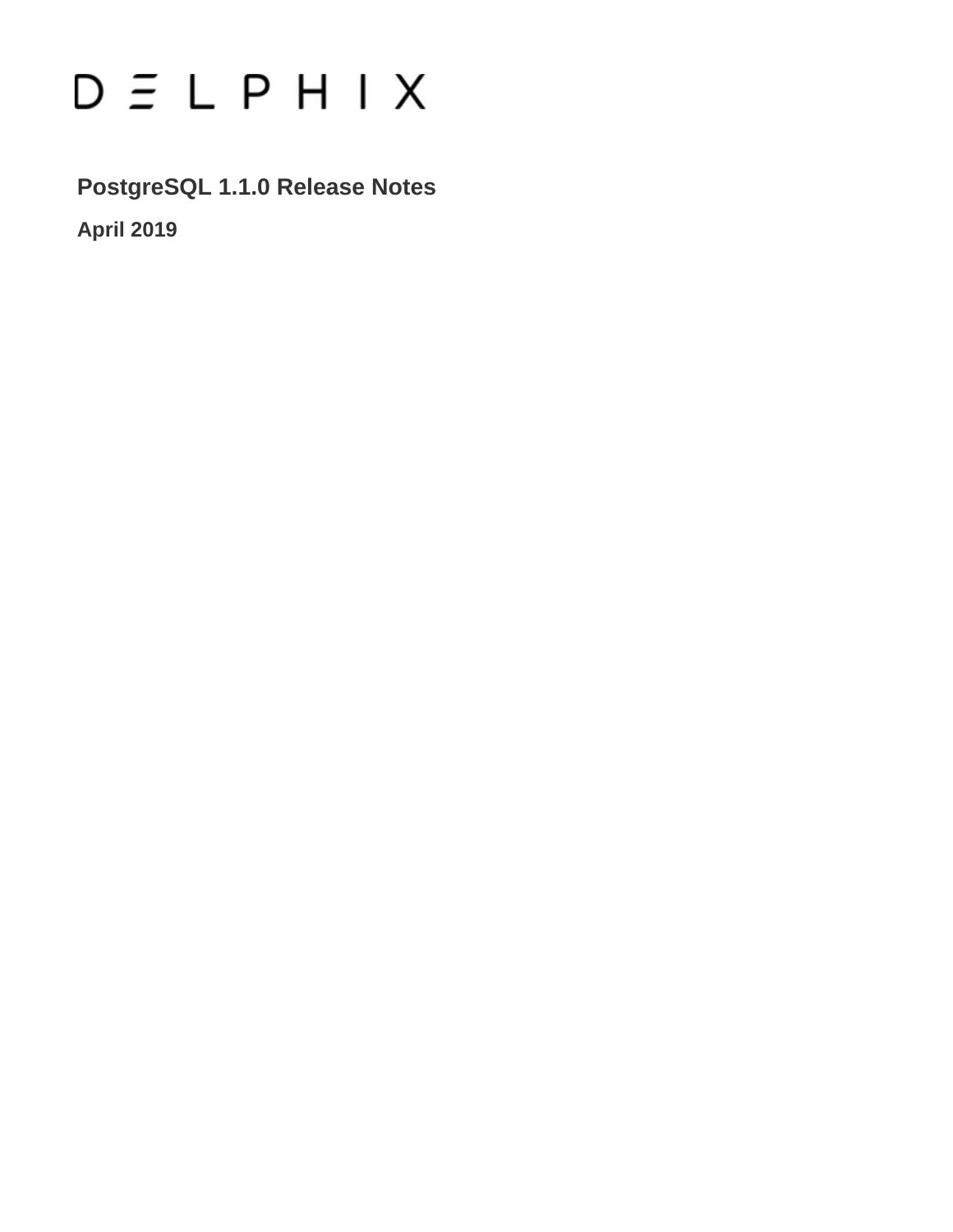PostgreSQL 1.1.0 Release Notes You can find the most up-to-date technical documentation at: [docs.delphix.com](http://docs.delphix.com) The Delphix Web site also provides the latest product updates. If you have comments about this documentation, submit your feedback to: infodev@delphix.com

#### © 2019 Delphix Corp. All rights reserved.

Delphix and the Delphix logo and design are registered trademarks or trademarks of Delphix Corp. in the United States and/or other jurisdictions. All other marks and names mentioned herein may be trademarks of their respective companies.

Delphix Corp. 1400 Seaport Blvd, Suite 200 Redwood City, CA 94063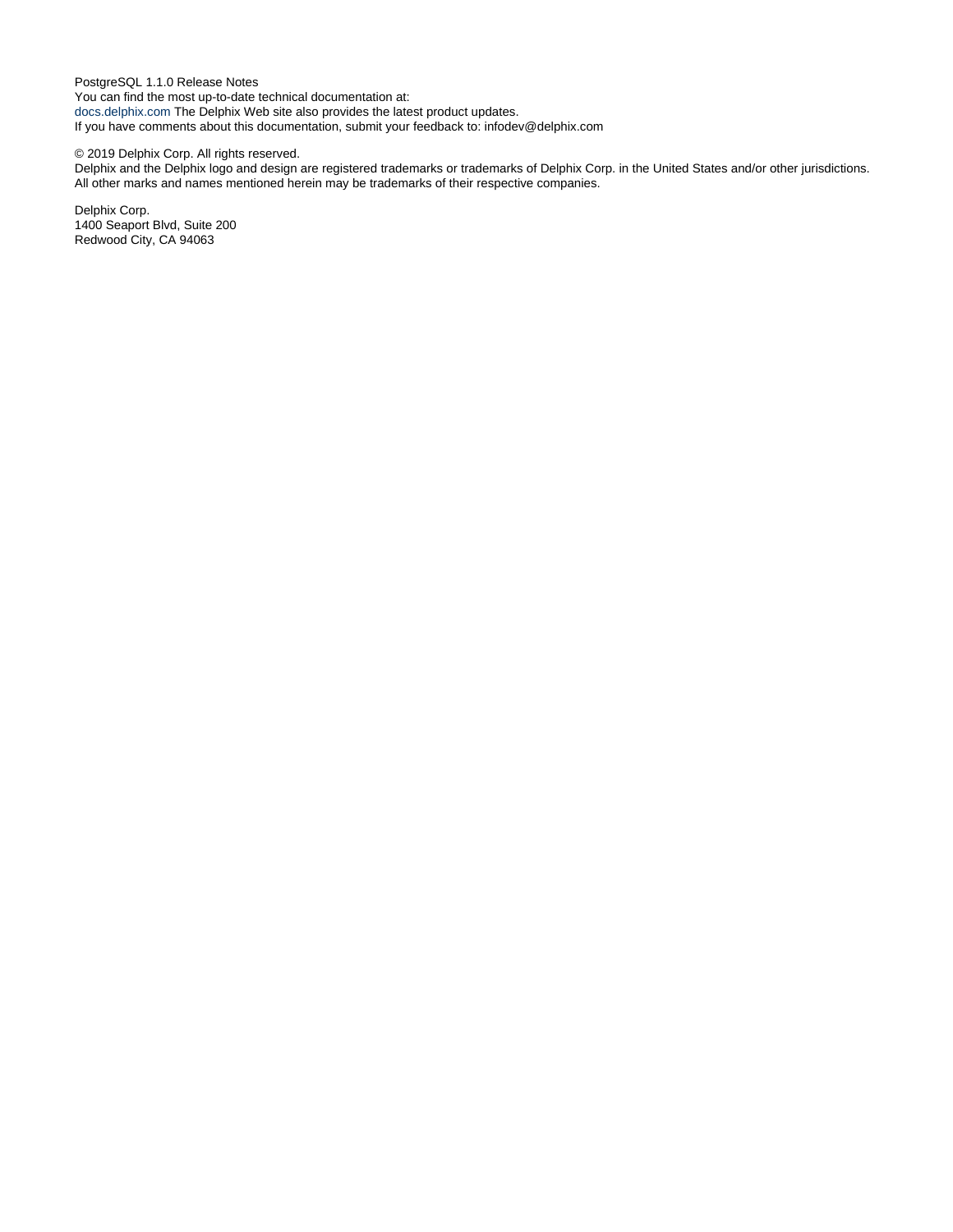# PostgreSQL 1.1.0 Release Notes

- [Features](#page-2-0)
- [Migration and Compatibility](#page-2-1)
	- [Supported Versions](#page-2-2)
		- [Supported Operating Systems](#page-2-3)
			- [RHEL/CentOS PostgreSQL Standard Versions](#page-2-4)
			- [RHEL/CentOS EDB PostgreSQL Versions](#page-3-0)
- [Toolkit/Delphix Engine Compatibility](#page-3-1)
- [Toolkit Upgrade Path](#page-3-2)
	- [Path A New toolkit installation for PostgreSQL customers:](#page-3-3)
	- [Path B Existing PostgreSQL customers with different toolkit version:](#page-3-4)
	- [Unsupported PostgreSQL Versions and Features](#page-3-5)
- [Fixed Issues](#page-4-0)

# <span id="page-2-0"></span>**Features**

PostgreSQL toolkit version 1.1.0 contains the following new features :

- 1. PostgreSQL 9.4.x and PostgreSQL 11.x version support.
- 2. External Backup Ingestion with Streaming Replication for sync between Source and dSource.
- 3. External Backup Ingestion with WAL files for sync between Source and dSource.
- 4. Delphix initiated backup with Streaming Replication for sync between Source and dSource.
- 5. Kerberos Support.

# <span id="page-2-1"></span>**Migration and Compatibility**

## <span id="page-2-2"></span>**Supported Versions**

PostgreSQL Standard Versions:

- PostgreSQL 9.4.x
- PostgreSQL 9.5.x
- PostgreSQL 9.6.x
- PostgreSQL 10.x
- PostgreSQL 11.x

PostgreSQL EDB Versions:

- PostgreSQL 9.4.x
- PostgreSQL 9.5.x
- PostgreSQL 9.6.x
- PostgreSQL 10.x
- PostgreSQL 11.x

# <span id="page-2-3"></span>**Supported Operating Systems**

<span id="page-2-4"></span>**RHEL/CentOS - PostgreSQL Standard Versions**

| <b>Supported DBMS Version</b> |                             | <b>Pos</b><br>tgre<br>SQ | PostgreSQL<br>9.5.x | PostgreSQL<br>9.6.x | PostgreSQL<br>10.x | PostgreSQL<br>11.x |
|-------------------------------|-----------------------------|--------------------------|---------------------|---------------------|--------------------|--------------------|
|                               | <b>Supported OS Version</b> | L                        |                     |                     |                    |                    |
|                               |                             | 9.4.<br>$\mathbf{x}$     |                     |                     |                    |                    |
|                               | RHEL/CentOS 7.3             | Sup<br>port<br>ed        | Supported           | Supported           | Supported          | Supported          |
|                               | RHEL/CentOS 7.4             | Sup<br>port<br>ed        | Supported           | Supported           | Supported          | Supported          |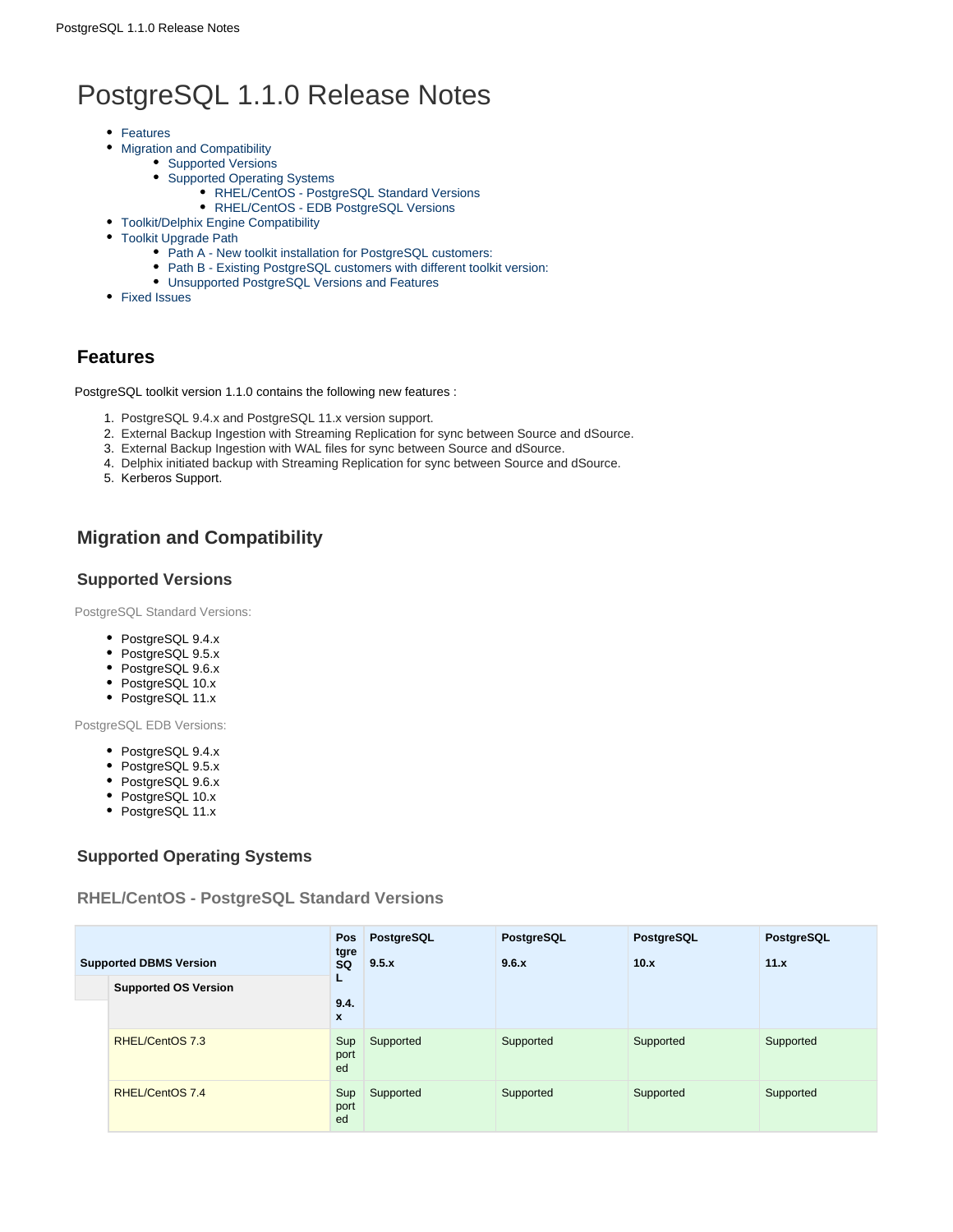where **x** is the minor version of the PostgreSQL Database.

#### <span id="page-3-0"></span>**RHEL/CentOS - EDB PostgreSQL Versions**

| <b>Supported DBMS Version</b> |                             | <b>ED</b><br>в                                            | <b>EDB</b><br>PostgreSQL | <b>EDB</b><br>PostgreSQL | <b>EDB</b><br>PostgreSQL | <b>EDB</b><br>PostgreSQL |
|-------------------------------|-----------------------------|-----------------------------------------------------------|--------------------------|--------------------------|--------------------------|--------------------------|
|                               | <b>Supported OS Version</b> | <b>Pos</b><br>tgre<br>SQ<br>L<br>9.4.<br>$\boldsymbol{x}$ | 9.5.x                    | 9.6.x                    | 10.x                     | 11.x                     |
|                               | RHEL/CentOS 7.3             | Sup<br>port<br>ed                                         | Supported                | Supported                | Supported                | Supported                |
|                               | RHEL/CentOS 7.4             | Sup<br>port<br>ed                                         | Supported                | Supported                | Supported                | Supported                |

where **x** is the minor version of the PostgreSQL Database.

# <span id="page-3-1"></span>**Toolkit/Delphix Engine Compatibility**

Toolkits should be installed on compatible Delphix Engines per the table below:

| <b>Delphix Engine</b> | PostgreSQL 1.0.1 | PostgreSQL 1.0.2 | PostgreSQL 1.1.0 |
|-----------------------|------------------|------------------|------------------|
| 5.3.1.x               | Yes              | Yes              | <b>No</b>        |
| 5.3.2.x               | Yes              | Yes              | <b>No</b>        |
| 5.3.3.x               | <b>No</b>        | <b>No</b>        | Yes              |

# <span id="page-3-2"></span>**Toolkit Upgrade Path**

#### <span id="page-3-3"></span>**Path A - New toolkit installation for PostgreSQL customers:**

- Upload 1.0.1 toolkit for PostgreSQL 9.5.x, 9.6.x and 10.x customers
- Upload 1.0.2 toolkit for PostgreSQL 9.5.x, 9.6.x and 10.x customers
- Upload 1.1.0 toolkit for PostgreSQL 9.4.x, 9.5.x, 9.6.x,10.x and 11.x customers

#### <span id="page-3-4"></span>**Path B - Existing PostgreSQL customers with different toolkit version:**

For PostgreSQL customers with toolkit version 1.0.1 or 1.0.2

- Interested in External Backups feature:
	- Toolkit upgrade path: 1.0.1 1.1.0
	- Toolkit upgrade path: 1.0.2 1.1.0

Note: In order to upgrade the existing objects with 1.1.0, just after upgrade it is mandatory to update below two parameters of dsource using "custom Configuration" option on the UI:

- Source IP Address
- Source Port

A critical fault will show up on dSource just after the upgrade. It is because the engine was not able to find the source config from which dSource was created. As we have moved to manual

<span id="page-3-5"></span>discovery in this release, we need to mark this fault as resolve on the status tab of dSource.